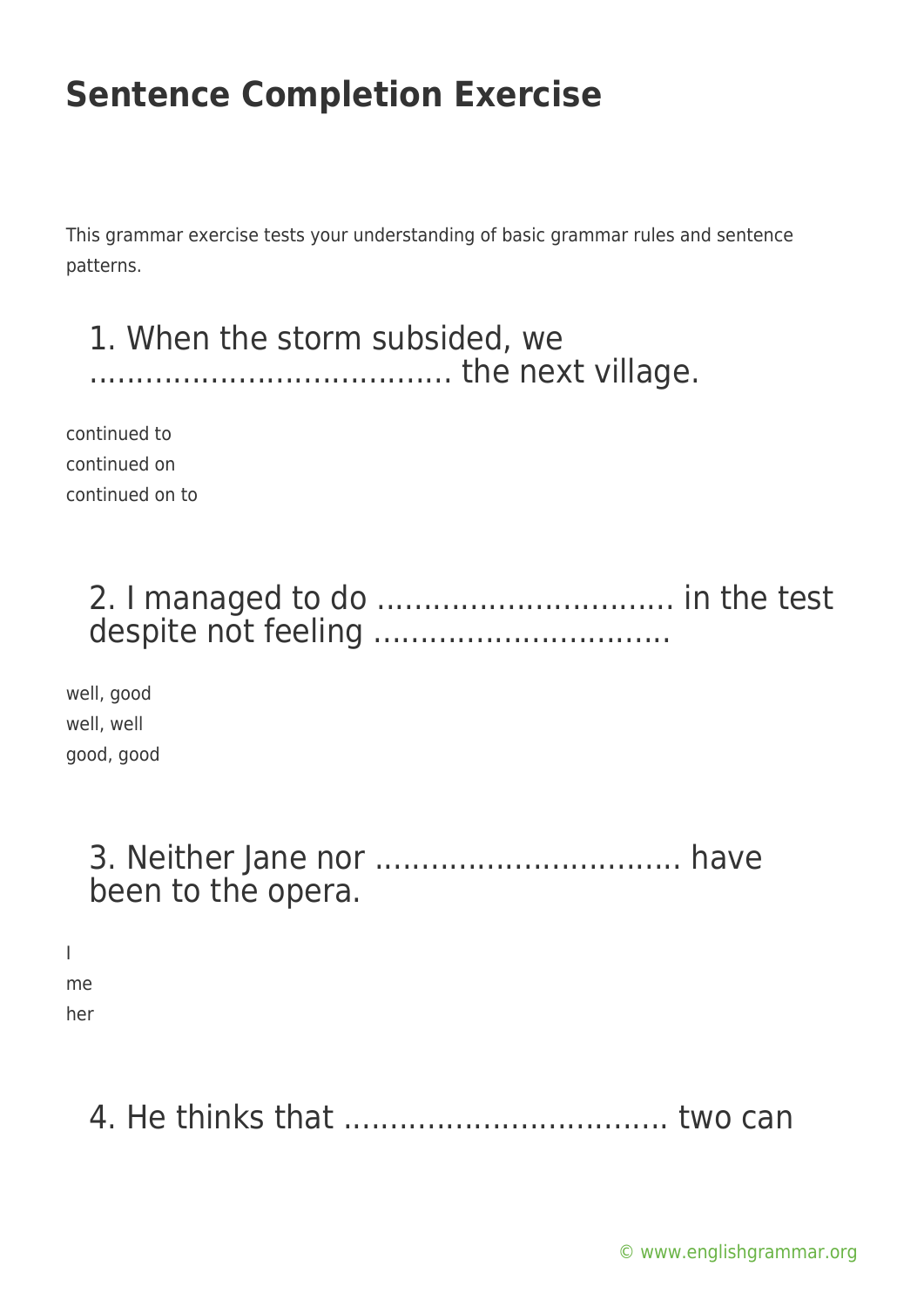### win the doubles match.

we us them

#### 5. .................................... vividly, the lighting struck the tall building.

Flashing Flashed Having flashed

#### 6. ........................................ by rain we took shelter under a tree.

Driving Driven Having driven

#### 7. She was given the best treatment. ................................... she died soon after.

Despite this Even though Though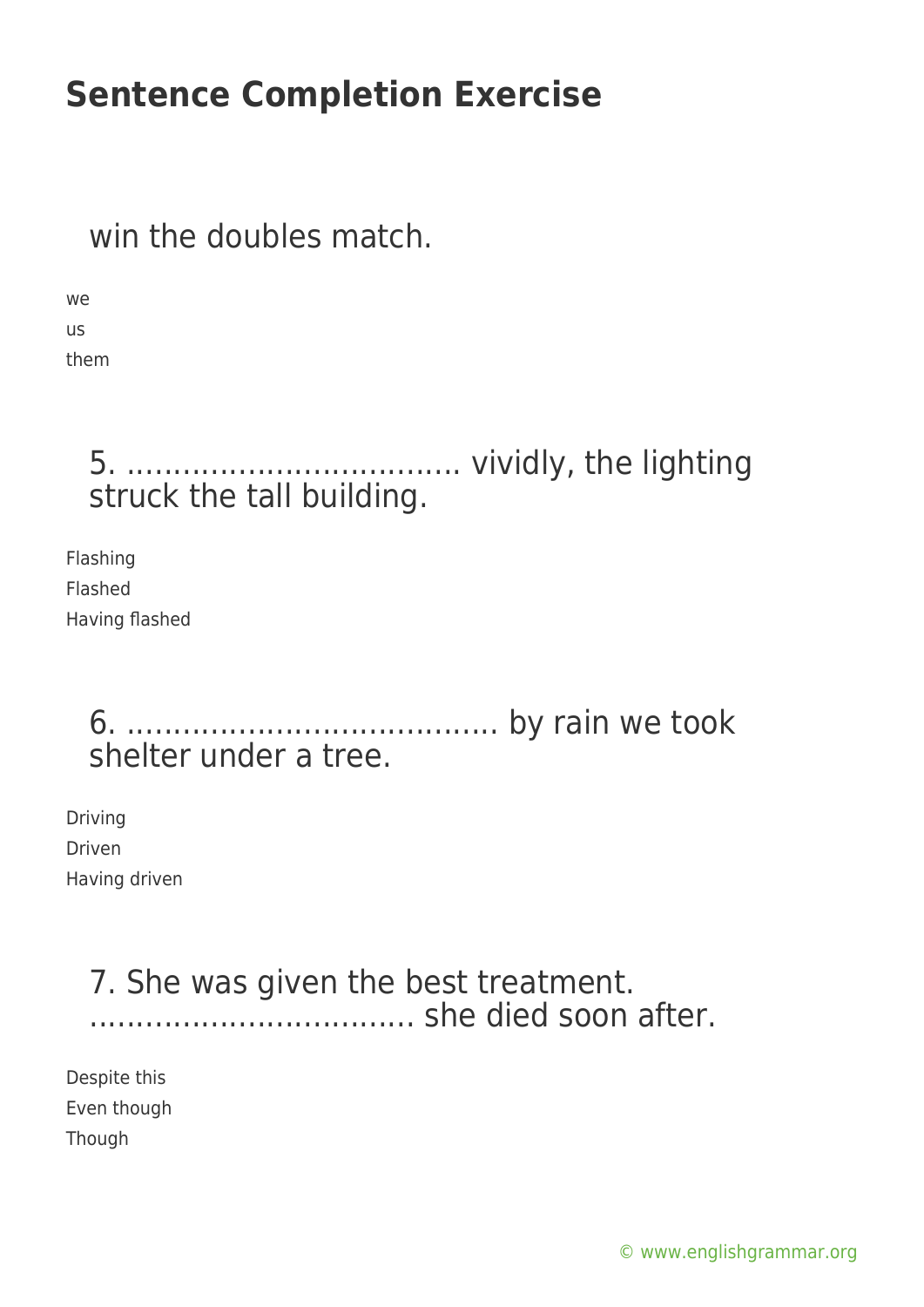By contrast

#### 8.Will you ...................................... the good tennis balls from the worn ones?

separate separate off separate out

#### 9. Do you like ....................................... of meat pie?

this sort this sorts these sort these sorts

#### 10. The garden ........................................... used to clip the hedge.

shear was shears were shears was

[© www.englishgrammar.org](https://www.englishgrammar.org/)